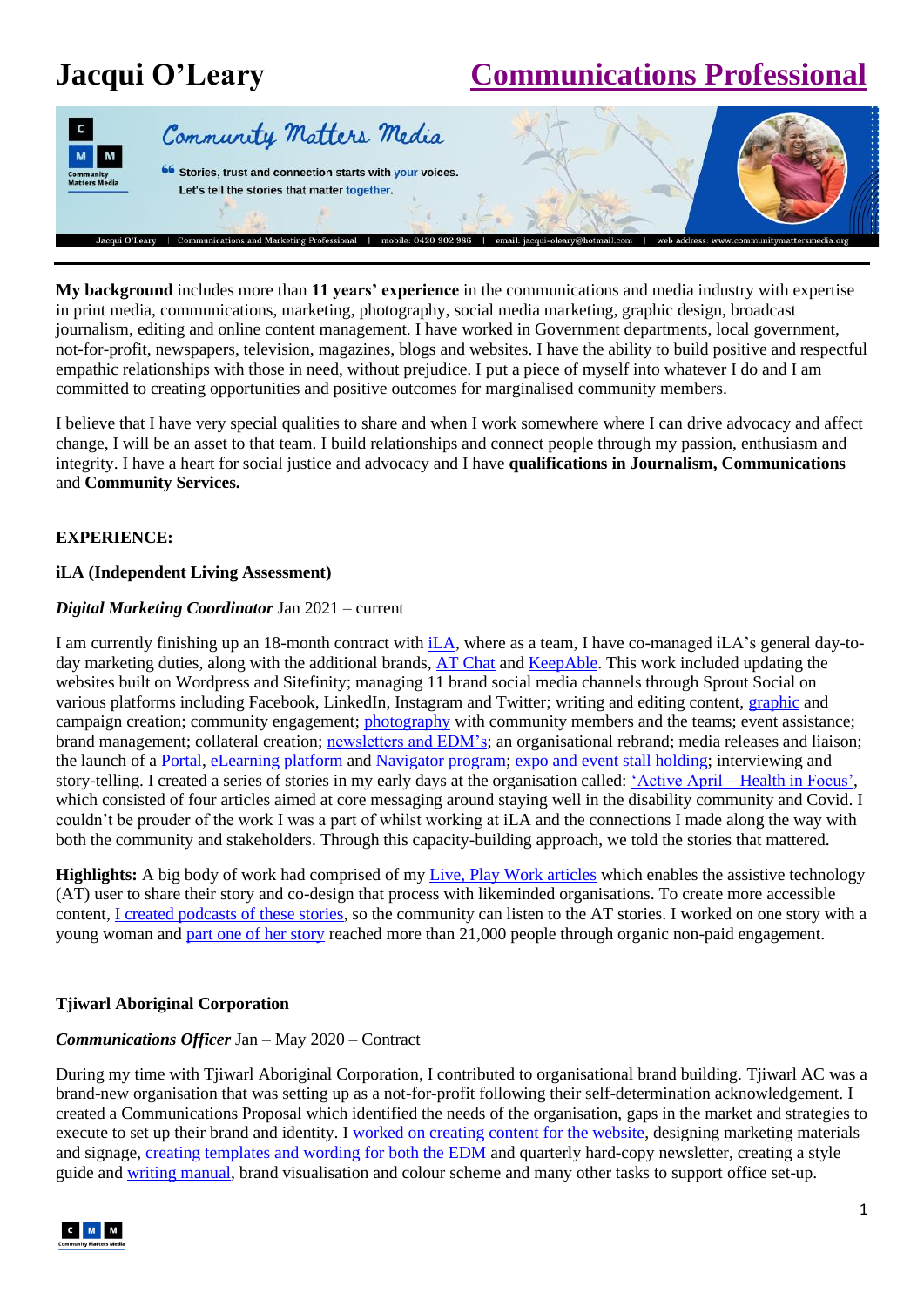**Highlights:** I delivered all written content for the new website set-up, liaised with external website designers and provided 'look and feel' deliverables including a new site map, brand collateral and key functionalities we would need. This went on to become the foundation for the [new Tjiwarl website.](https://tjiwarl.org.au/)

# **Community Matters Media**

# **Communications Consultant/Photographer/Story-teller** Dec 2019 - current

My business ['Community Matters Media'](https://communitymattersmedia.org/) specialises in telling the 'stories that matter' in the community and giving a voice to the voiceless, with a focus on care, advocacy and relationships. I believe everybody has [a great story](https://communitymattersmedia.org/wp-content/uploads/2022/06/Jacqui-OLeary-DIgital-Portfolio.pdf) waiting to be told, but not everyone knows what to do with it. I have built Community Matters Media out of an idea to expand on my personal ventures with social justice and advocacy through a person-centred holistic approach. My clients include: the Centre for Women's Safety and Wellbeing, Orana House Women's Refuge, Phoenix Support and Advocacy Service and the Australian Labor Party WA.

# **Highlights:**

- Recently, with my client [Phoenix Support and Advocacy Service,](https://www.phoenix.asn.au/) I have been providing them with targeted [end-to-end EDM campaign creation](https://phoenixsupportadvocacyservice.createsend.com/campaigns/reports/viewCampaign.aspx?d=y&c=05D69C3DDFE4A72D&ID=586CC809B365A9652540EF23F30FEDED&temp=False&tx=0&source=Report) and rewriting and redesigning their whole website. I helped them move from a static site, to an interactive place to facilitate conversations about meaningful change in the sector.
- As a photographer, I was hired to shoot [the Community Cabinet events across two days.](https://drive.google.com/drive/folders/1chkoXau5eGUGSF_atTXghdNID1FpgjNp?usp=sharing) This involved [shadowing an](https://www.facebook.com/permalink.php?story_fbid=1266209117173760&id=100013540503628) MP as they attended political visits throughout the Electorate and attended special VIP events including press conferences, with the Hon Mark McGowan, Sue Ellery MLC, Simone McGurk MLA, Roger Cook MLA, Paul Papalia CSC MLA, Stephen Dawson MLA, Reece Whitby MLA, Hon Don Punch MLA.
- For the fourth year, I will be the event photographer for the Annual Silent DV Memorial March with the Women's Council. Here are my [photos](https://drive.google.com/drive/folders/1OPiAfsQ9XLW_G0wihQFT2MBRl4FG49zG) an[d article](https://communitymattersmedia.org/2020/12/03/we-march-through-30-years-of-silence-and-30-years-of-solidarity-30th-annual-silent-domestic-violence-memorial-march/) from 2020, and the photos and [article](https://communitymattersmedia.org/2021/12/14/31-years-of-silence-we-stand-31st-annual-silent-domestic-violence-memorial-march/) from 2021.

# **Stopping Family Violence**

#### *Digital Marketing Coordinator* April – Dec 2019 – Contract

At Stopping Family Violence, as the Digital Marketing Coordinator, I spear-headed the social media strategy and delivered engaging content across all platforms, including Facebook, LinkedIn, Twitter and Instagram, using Hootsuite. I provided a comprehensive communications strategy and made decisions on content (soft/hard), [designing](https://communitymattersmedia.org/wp-content/uploads/2022/06/SFV-Training-Portfolio.pdf)  [marketing](https://communitymattersmedia.org/wp-content/uploads/2022/06/SFV-Training-Portfolio.pdf) and advertising collateral. I represented the company at various networking events in the sector, including the [Intersectionalities Conference,](https://sfv.org.au/2019/10/23/intersectionalities-in-dv-and-why-it-matters/) training events and an [Aboriginal Health Festival,](https://www.facebook.com/pg/stoppingfamilyviolenceinc/photos/?tab=album&album_id=1313000742211505&__tn__=-UC-R) working in [community](https://sfv.org.au/2019/11/26/our-hearts-are-heavy-as-we-march-in-silence-29th-annual-silent-domestic-violence-memorial-march/)  [engagement](https://sfv.org.au/2019/11/26/our-hearts-are-heavy-as-we-march-in-silence-29th-annual-silent-domestic-violence-memorial-march/) and [photography.](https://www.facebook.com/pg/stoppingfamilyviolenceinc/photos/?tab=album&album_id=1202311349947112)

**Highlights:** I executed a [social media marketing campaign](https://www.facebook.com/stoppingfamilyviolenceinc/photos/?tab=album&album_id=1200727270105520) (#BehindTheViolence) which increased our audience engagement by 67%. In just under two months, I increased th[e Facebook](https://www.facebook.com/stoppingfamilyviolenceinc/) 'likes' from 115 to 370, and my content organically had a reach of up to 1650 people. The page continued to grow and we sat at **1,011 'likes'** at the time I departed. At this time, the page had reached 6.7k people, with an engagement rate of 2.3k, during the content I delivered for the [#16DaysinWA campaign.](https://www.facebook.com/pg/stoppingfamilyviolenceinc/photos/?tab=album&album_id=1353965214781724) From April to December 2019, there was an increase in 804.54% total 'likes' and at the end of November, we reached an organic reach of 4,345 up from 29 in April.

# **City of Subiaco**

# *Communications Officer* November – December 2018 - Contract

At City of Subiaco I compiled content and liaised with designers to produce the weekl[y Subiaco Scene,](https://communitymattersmedia.org/wp-content/uploads/2022/06/Subiaco-scene-8-December-2018.pdf) source and write 'good news' stories, wrote media releases, took photos, edited documents, and conducted weekly manual media [monitoring reports,](https://communitymattersmedia.org/wp-content/uploads/2022/06/Media-Monitors-Subiaco.pdf) assembling all Subiaco-related media coverage to send out to internal and external stakeholders.

**Amnesty International (volunteer)**

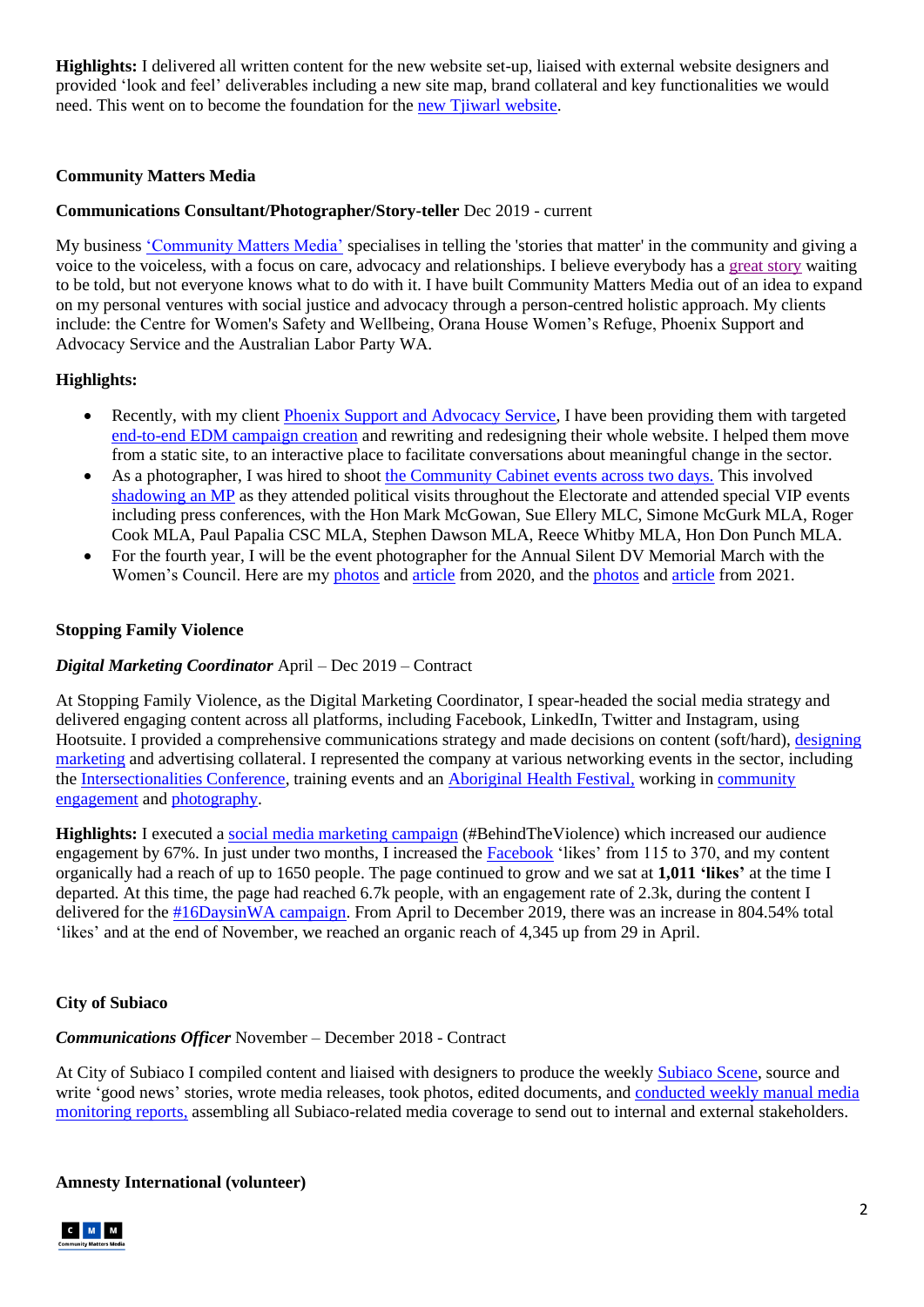# *Communications Officer* November 2017 – 2019

Ensuring stories that Amnesty represents are heard by a diverse, growing audience. I was part of a team that utilised Media Releases, Radio, Print, Facebook, Instagram, Twitter, Email, SMS Blasts and marketing to promote human rights for all. I regularly contributed to Amnesty WA's blog, ['Doing Justice'.](https://amnestywa.wordpress.com/2019/10/08/why-should-we-care-about-climate-change/)

# **Therapy Focus**

# *Communications Officer* May – October 2018 – Contract

I created new, exciting and engaging content for the website, social platforms[, monthly E-newsletter,](https://familyfocus.createsend.com/campaigns/reports/viewCampaign.aspx?d=d&c=3F14977023626E8E&ID=3C5E3CB4F1E3D3782540EF23F30FEDED&temp=False&tx=0) [weekly staff](https://therapyfocus.cmail20.com/t/ViewEmail/d/F3CEA1EB16701AEB2540EF23F30FEDED/3A87F595CB54B593981D23A7722F2DCD)  [update](https://therapyfocus.cmail20.com/t/ViewEmail/d/F3CEA1EB16701AEB2540EF23F30FEDED/3A87F595CB54B593981D23A7722F2DCD) an[d InFocus](https://communitymattersmedia.org/wp-content/uploads/2022/06/InFocus-Spring18-.pdf) quarterly hard copy magazine. I created the staff update, e-newsletter and EDM's for the 20/20 campaign mail-out. This was also launched on a new anniversary website and a hard-copy book was created. I pitched ideas for articles to write [family's stories](https://therapyfocus.org.au/latest-news/layla-gets-on-track-to-healthy-eating/) and to promote services and took photographs for publication purposes. I worked on the 20/20 campaign, telling 20 stories of Therapy Focus for their 20<sup>th</sup> anniversary. I worked on the annual [art competition and book launch event run by Therapy Focus.](https://therapyfocus.org.au/students-help-illustrate-storybook-about-kindness-and-inclusion/) I have written Media Releases and had them published by local area-specific publications. I edited and updated documents and policies and created posters and information flyers for therapists to distribute. I had also ghost-written articles for Therapist blog items.

**Highlights:** Working in a high-volume environment, I delivered tasks on time and had fantastic feedback from therapists, colleagues, families and clients. I received an email that was sent to my manager and the CEO regarding my work over [NAIDOC week](https://therapyfocus.org.au/latest-news/naidoc-week-celebrates-special-women) and the [two stories](https://www.facebook.com/therapyfocus/posts/1756003997788204) I had written, following a [massive response on social media.](https://www.facebook.com/therapyfocus/posts/1751681534887117)

# **NOW/WOW Program (North Metro TAFE)**

#### *Assistant Teacher/Group Facilitator/Media/Brand Management* October – December 2017

Supporting the NOW (New Opportunities for Women) and WOW (Wider Opportunities for Work) programs, I provided assistance to students and the facilitator in the classroom with career advice, conflict resolution, mental health, disability support, job readiness, computer skills and self-esteem building. I assisted with lesson planning, ran classes and provided background administrative support to staff including brand management, networking and agency liaison, communications/marketing materials and further learning resources for the current curriculum.

#### **City of Nedlands**

#### *Communications Officer* November 2015 – June 2016 - Contract

General communications duties for the City: graphic design and content for brochures, newsletters, posters, ads, invitations, photographs, editing and website management and social media management. I built the Facebook Page for the 'All Abilities Play Space Project' and handled all digital communications around this project.

**Project:** [All Abilities Play Space:](https://www.nedlands.wa.gov.au/media-release/new-name-and-now-open-jo-wheatley-all-abilities-play-space-becomes-reality) Creating a brand and identity for the future of the playground, through a successful social media marketing campaign, sourcing media coverage and publication, booking ads and arranging marketing opportunities, writing press releases and preparing copy for ads, posters, newsletters and brochures.

#### **Swan District Hospital**

#### *Public Relations Officer* August-November 2015 - Contract

Corporate communications with staff and stakeholders (internal and external), staff global email distribution and creation, project management/facilitation, monthly SKHS Staff Bulletin, NMHS quarterly, Healthview magazine, Healthpoint, articles and photography, interviews, editing, speech writing, event coordinating, press releases, press pack for Swan Song Ball event, sourcing quotes for projects, staff profiles, letter writing on behalf of dignitaries.

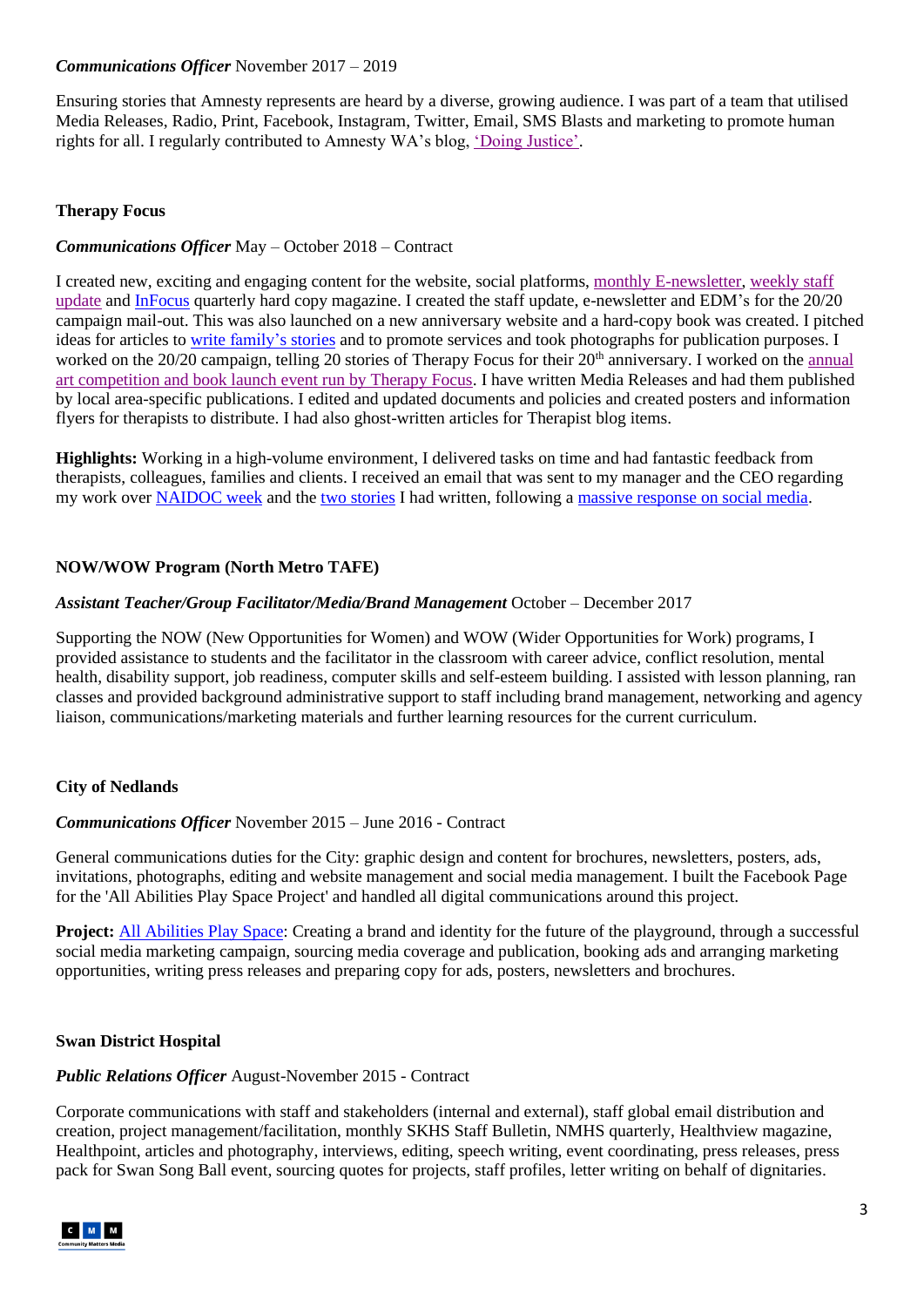**Highlights:** At SDH I singlehandedly took over the creation and content of the staff bulletin and delivered editions in a timely and efficient manner. I also organised and facilitated programs from start to finish, receiving excellent feedback along the way, while boosting morale amongst staff.

# **Department of Planning**

# *Media and Communications Officer* June-July 2015 – Contract

Writing and sourcing Newsflash stories for PlanNet; taking photographs for publication; editing policy, pamphlets, newsletters and publications; developing a proposal for social media expansion; collaboratively organising a career profile video project for the Department of Training; Media Monitors; database creation for Newsflash items; and corporate and strategic communications.

# **Exclusive Copywriting**

# *Copywriter* March 2014 – May 2015

Updating client's Facebook pages to increase online presence and reach for business. Through clever, informative and humorous status updates, businesses can communicate effectively with followers.

# **Sound/Southern Telegraph** (Seven West Media)

# *Journalist/Photographer* June 2013 – Jan 2014

Sourcing stories from my rounds of [religion,](https://thewest.com.au/news/peel-rockingham/new-minister-feels-at-peace-ng-ya-267709) [multicultural,](https://au.news.yahoo.com/muslims-celebrate-start-to-eid-18498413.html) [tourism,](https://thewest.com.au/countryman/horticulture/dobrees-nutty-business-ng-ya-267703) Rockingham police, [mental health,](https://au.news.yahoo.com/youth-focus-aims-to-prevent-suicide-19704975.html) [military](https://au.news.yahoo.com/community-observes-silence-in-honour-of-fallen-heroes-19809641.html) and history for dual publications; taking photographs for stories and editorials; interviewing; [writing copy for advertorials;](https://au.news.yahoo.com/bar-manager-looks-to-provide-stability-20383525.html) taking baby photos; research; proofing and editing pages; company Facebook page updates and weekly crime reports.

# **Department of Health**

#### *Online Communications Officer* Jan 2013–May 2013 – Contract

Interviewing; research; editing policy, photographs; filming press conferences; stories; uploading documents and pictures to websites, managing WA Health Twitter account; Health Events calendar creation; contacting health services to update [Consumer Health Services Directory;](http://www.health.wa.gov.au/services/) issuing public health warnings: Heatwaves; influenza campaigns and website banner collaboration.

# **West TV** (Community Television)

#### *Reporter for [Undercurrent](http://www.youtube.com/user/Rattigan5/videos)* Sep 2012 – June 2013

Interviews; research; on-camera interviews; interviewing and speaking with high-profile public figures; weekly vox pop interviews with the public; story-order scripts; voice/overs; filming stills for fillers; pitching stories; dissecting audio; attending events and meetings whilst covering stories; writing intros and outros; and assisting the cameramen to secure necessary footage. **Season 7 = 13 Episodes, 19 Segments aired. Season 8 = 6 Episodes, 8 Segments aired.**

**Highlights:** I worked on a powerful piece on [Indigenous self-harm and suicide](https://www.youtube.com/watch?v=_EUdpK88LjU) for West TV, which now has more than **1.7k views** as of June 2022. My piece o[n Christmas being commercialised,](https://www.youtube.com/watch?v=oSsrPMQdS7Q) has **13k views**, [sexting laws and](https://www.youtube.com/watch?v=9Dujr281SQ0&t=77s)  [young people](https://www.youtube.com/watch?v=9Dujr281SQ0&t=77s) has **2.1k views**, and my broadcast work has **more than 20,000 views** thus far.

#### **Tempo – English Edition (Jakarta, Indonesia)**